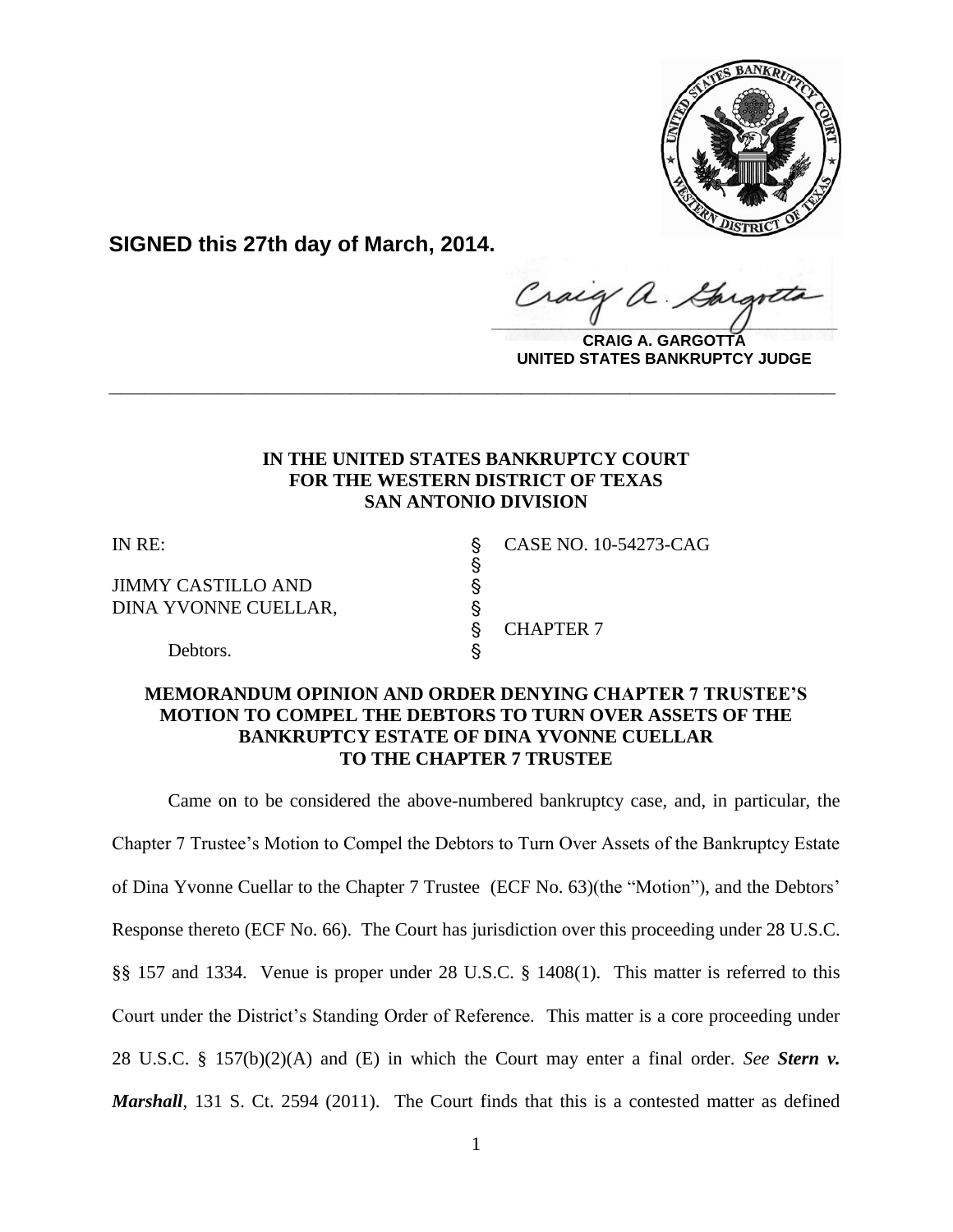under Fed. R. Bankr. P. 9013. As such, the Court makes the following findings of fact and conclusions of law pursuant to Fed. R. Bankr. P. 9014. The Court took this matter under advisement on January 6, 2014, and is of the opinion that Chapter 7 Trustee's (the "Trustee") Motion should be DENIED.

### **BACKGROUND**

Debtors Jimmy Castillo and Dina Yvonne Cuellar filed Chapter 13 bankruptcy on November 10, 2010 (ECF No. 1). The Court confirmed their Chapter 13 Plan on March 8, 2011 (ECF No. 11). The Debtors converted their case to Chapter 7 on July 31, 2013 (ECF No. 41). Their first meeting of creditors in the Chapter 7 case was concluded on September 3, 2013.

During the pendency of the Debtors' case, Dina Yvonne Cuellar ("Dina Cuellar") inherited, by intestate succession, fractional interests in her father's home located at 3227 West Laurel, San Antonio, Texas. She first inherited a one-third fractional interest in the home when her father, Guadalupe Cuellar, Sr., died on August 31, 2012. She received an additional onesixth fractional interest in the home when her brother, Guadalupe Cuellar, Jr., died on February 10, 2013. Along with her sister Elizabeth Cuellar, Dina Cuellar obtained both these interests through intestate succession. Neither interest was reported in the Debtors' Chapter 13 case or at the meeting of creditors in their Chapter 7 case. Rather, the Chapter 7 trustee only learned of the inherited interests in the home after the home was listed for sale and upon the Debtors and Elizabeth Cuellar receiving a contract for the purchase of the home on December 2, 2013. (Trustee's Exhibit 10). The Debtors did not disclose the inherited interest in the home and the contract to purchase the home to the Trustee, creditors, or the Court.

There are some additional facts concerning this case. Elizabeth Cuellar also filed her own Chapter 13 case (Case No. 10-53002-RBK) on August 3, 2010 (ECF No. 1). Elizabeth Cuellar's Chapter 13 plan was confirmed on October 13, 2010. (ECF No. 9). Elizabeth Cuellar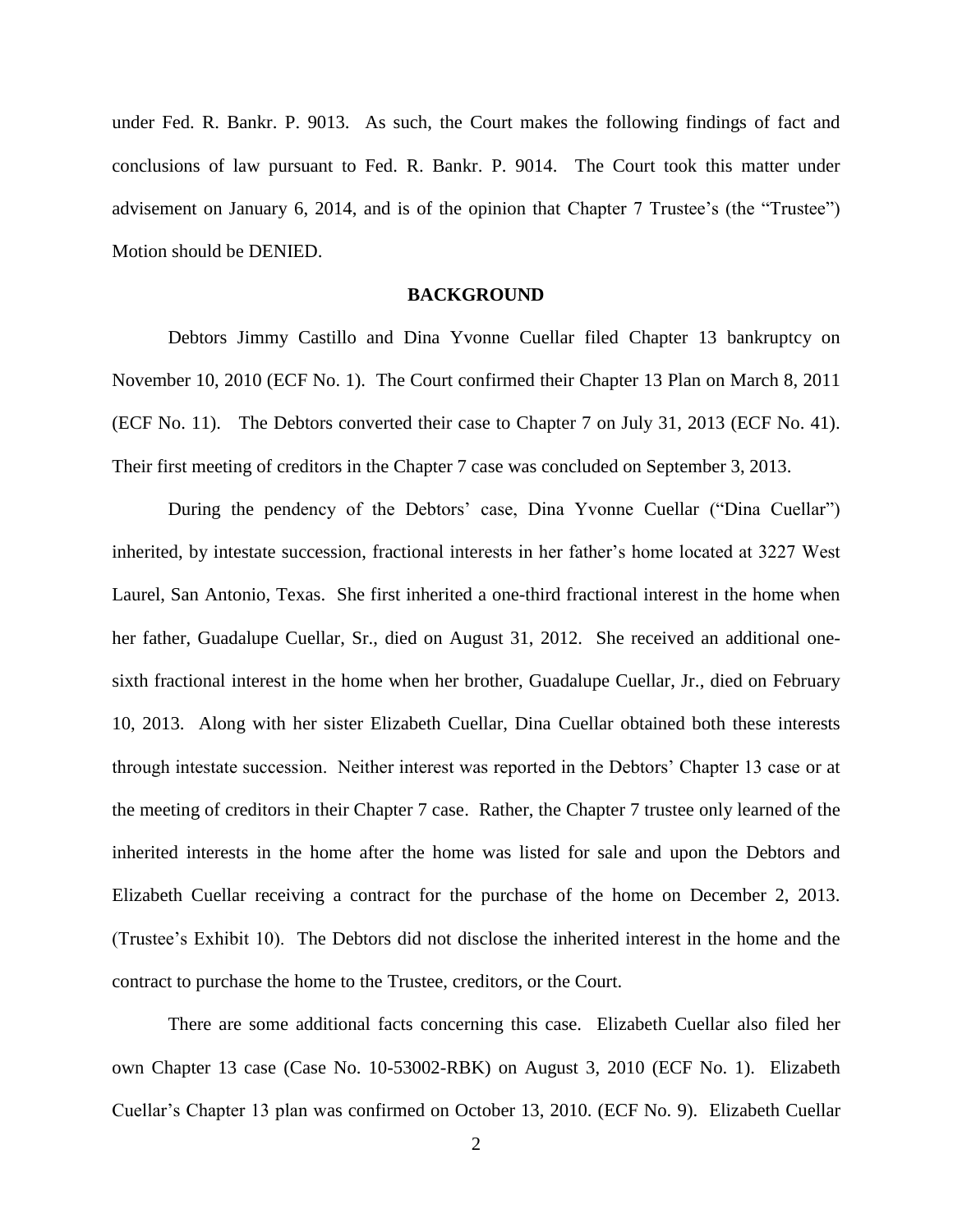converted her case to Chapter 7 on October 4, 2013. (ECF No. 25). Elizabeth Cuellar received her Chapter 7 discharge on January 2, 2014. (ECF No. 32). Like her sister, Elizabeth Cuellar also received fractional interests in the home located at 3227 West Laurel when her father and brother pre-deceased her. Like her sister, Elizabeth Cuellar did not tell her Chapter 7 trustee about her inheritance by intestate succession nor did she disclose it to the Court or her creditors. Finally, there is one other aspect of this case that makes it unique: Elizabeth Cuellar lives at 3233 West Laurel; her father and brother lived at 3227 West Laurel; and her sister, Dina Cuellar, lives at 3231 West Laurel. All three homes are located on the same side of the same street with the inherited property situated between the two sisters who filed bankruptcy.

#### **PARTIES' CONTENTIONS**

The Trustee in Dina Cuellar's case filed this Motion contending that Dina Cuellar had a duty as a debtor to disclose her inherited interest in the home under Fed. R. Bankr. P.  $1007(h)^1$ and 11 U.S.C. § 541(a)(5) (2012)<sup>2</sup>. The Trustee notes that property acquired after the Chapter 13 petition is filed and that is in the possession of the debtor upon conversion to Chapter 7 would not usually become property of the Chapter 7 estate. That said, the Trustee alleges that, under § 348(f)(2), where a case is converted in bad faith from Chapter 13 to Chapter 7, the property acquired after the filing of the Chapter 13 petition becomes property of the Chapter 7 estate.

Here, the Trustee argues that, when Guadalupe Cuellar, Sr. died and Dina Cuellar received a fractional interest in his home, the fractional interest became property of the estate under § 1306(a)(1). Specifically, the Trustee argues that, under § 1306(a)(1), the fractional interest is property of the estate because it is property that the Debtor acquired after the

 $\overline{a}$ 

<sup>&</sup>lt;sup>1</sup> Unless otherwise noted, all references to "Rules" or "Bankruptcy Rules" are to the Federal Rules of Bankruptcy Procedure.

<sup>2</sup> Unless otherwise noted, all references are to Title 11, U.S.C. *et seq.*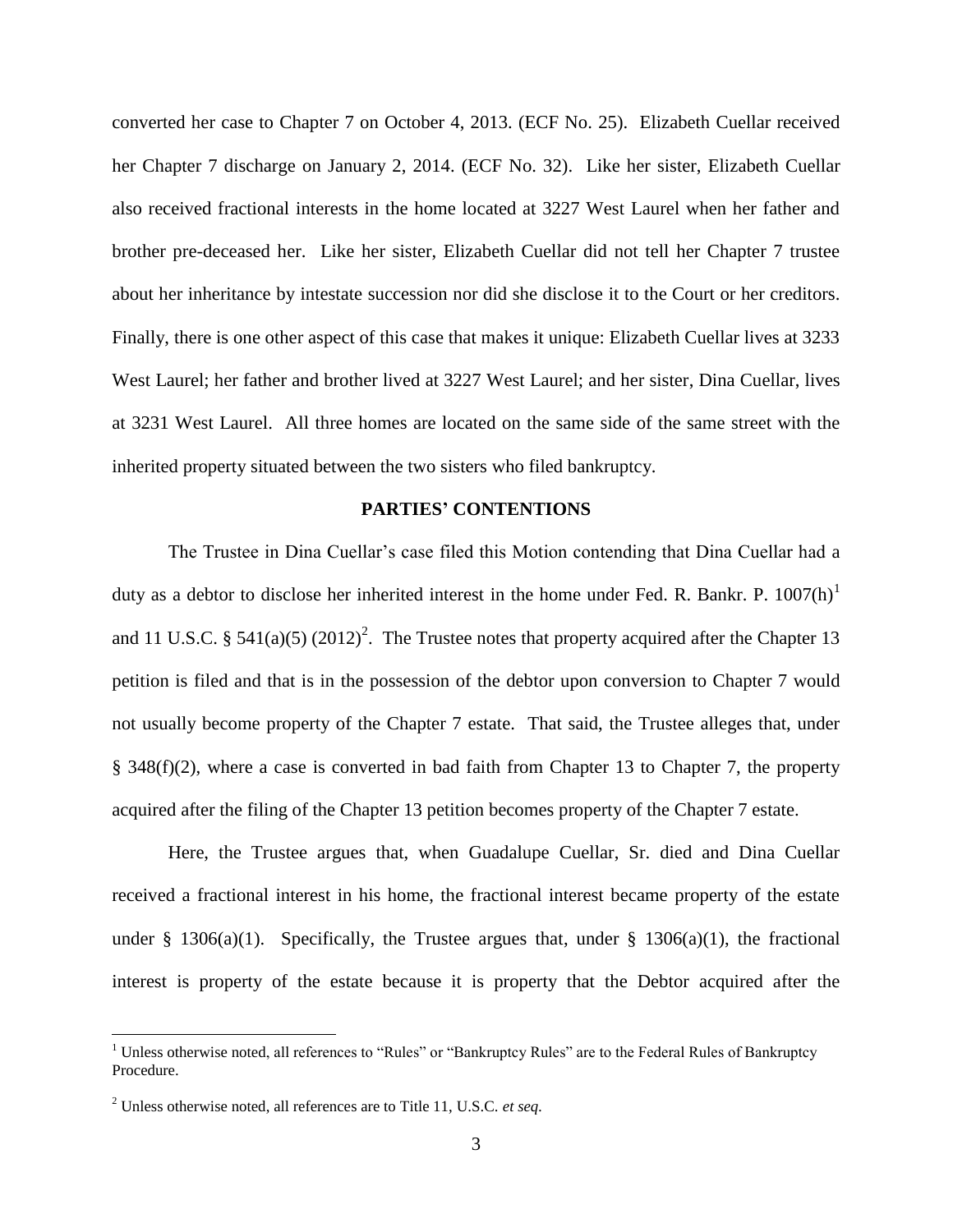commencement of the Chapter 13 case and before the Debtor converted her case to Chapter 7. The Trustee alleges that the Debtors had a duty under Rule 1007(h) to disclose the inheritance in a supplemental schedule because Dina Cuellar acquired an interest in property of the estate during her Chapter 13 case. Given the non-disclosure, the Trustee argues that it was bad faith to not disclose the inheritance, and the fractional interests become property of the estate under §  $348(f)(2)$ .

The Trustee contends that Dina Cuellar's failure to disclose the one-sixth fractional interest in the home that she received upon her brother's dead is further evidence of bad faith. Dina Cuellar's non-disclosure in her case is compounded by her sister Elizabeth Cuellar's failure to disclose her own fractional interests in her bankruptcy case. Moreover, Elizabeth Cuellar filed four affidavits of heirship in the Bexar County records, yet neither Dina nor Elizabeth Cuellar disclosed the inheritance in their respective bankruptcies.

The Debtors respond by noting that Dina Cuellar admits she received her interests in 3227 West Laurel but denies that her fractional interests are property of the estate. Moreover, she agrees with the Trustee that generally, under  $\S$  348(f)(2), property of the estate does not include property acquired after a Chapter 13 petition is filed and before a case is converted to Chapter 7. Dina Cuellar further agrees that an exception to this statutory provision exists where a debtor acts in bad faith. Nonetheless, the Debtors argue Dina Cuellar did not know that she had acquired an interest by intestate succession because there was no will to probate. Dina Cuellar states that she did not know how the Texas Probate Code operates regarding the disposition of real property upon death. Further, it is uncontroverted that Dina Cuellar lost her father, brother, and a cousin in a six-month period. She claims that, as a result, she was distraught and unaware of her acquiring an interest in 3227 West Laurel. Dina Cuellar also points out that it was her sister, and not herself, that was in the process of selling her father's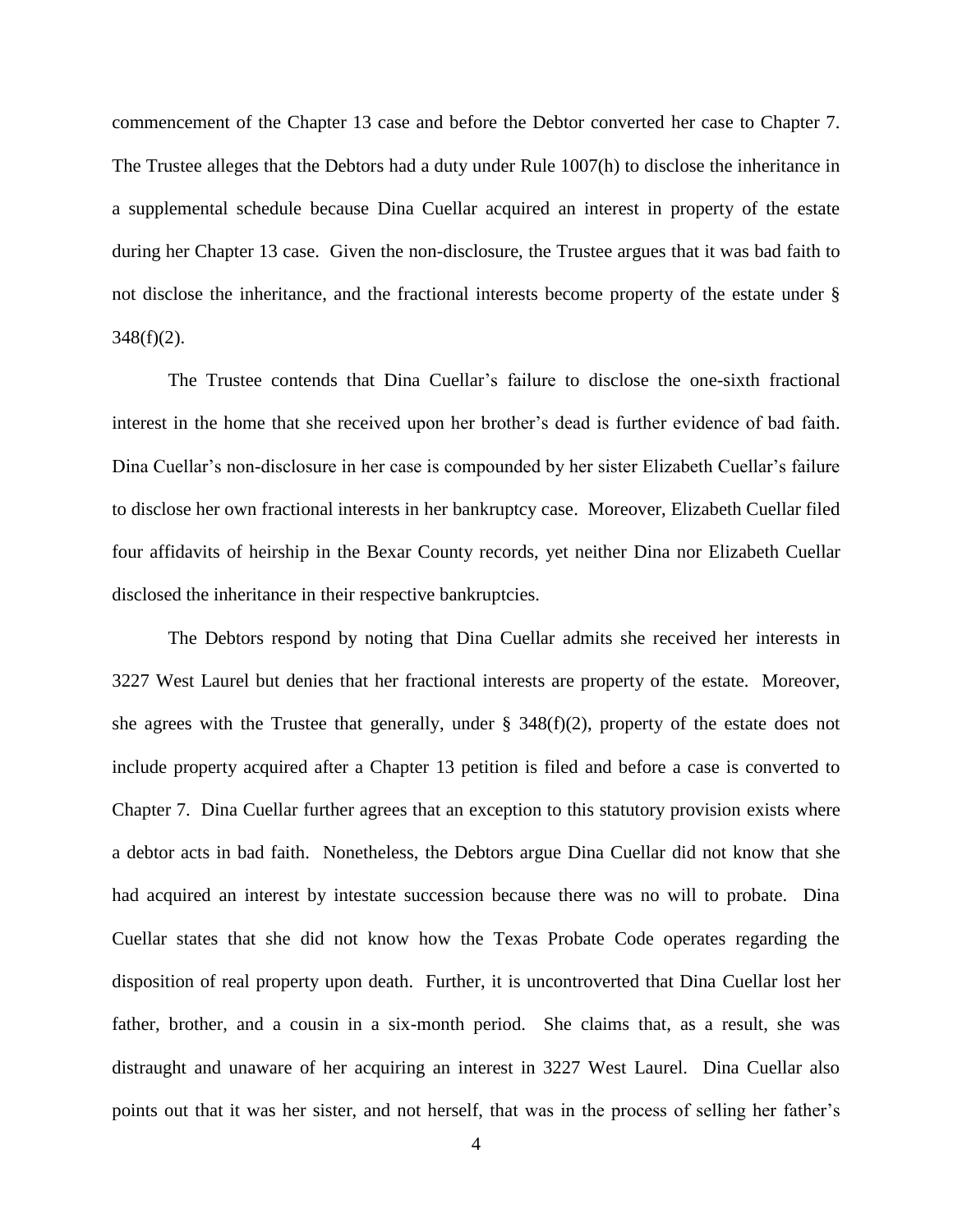home and that the sale process occurred after the conversion to Chapter 7 in Dina Cuellar's case. For these reasons, the Debtors argue that there was no bad faith in their conversion from Chapter 13 to Chapter 7.

Further, the Debtors maintain that, because the fractional interests are not property of the estate, there was no duty to disclose them under Rule 1007(h). Debtors' counsel states that he advised Debtors against the disclosure because it was unnecessary. Finally, the Debtors argue that the inheritance was not received within 180 days of the date of the petition, and, as such, does not constitute property of the estate under  $\S$  541(a)(5).

### **FINDINGS OF FACT**

The Trustee provided a "Chronology of Events" for the Court to consider as indicative of the Debtors' bad faith or intent. Most of the events have been recited herein, but the Court will relate them again for purposes of establishing a full record.

August 3, 2010 – Elizabeth Cuellar files Chapter 13 Case No. 10-53002-RBK

October 13, 2010 – Elizabeth Cuellar's Chapter 13 plan is confirmed

November 1, 2010 – Debtors file Chapter 13 Case No. 10-54273-CAG

March 8, 2011 – Debtors' Chapter 13 plan is confirmed

August 31, 2012 – Guadalupe Cuellar, Sr. dies

February 10, 2013 – Guadalupe Cuellar, Jr. dies

May 30, 2013 – Chapter 13 trustee files Motion to Dismiss in Debtors' Chapter 13 case for plan arrears

July 31, 2013 – Debtors' case is converted to Chapter 7

September 3, 2013 – Debtors' meeting of creditors in Chapter 7 case concluded and filing of No Asset Report

September 13, 2013 – Elizabeth Cuellar files four affidavits of heirship in the Bexar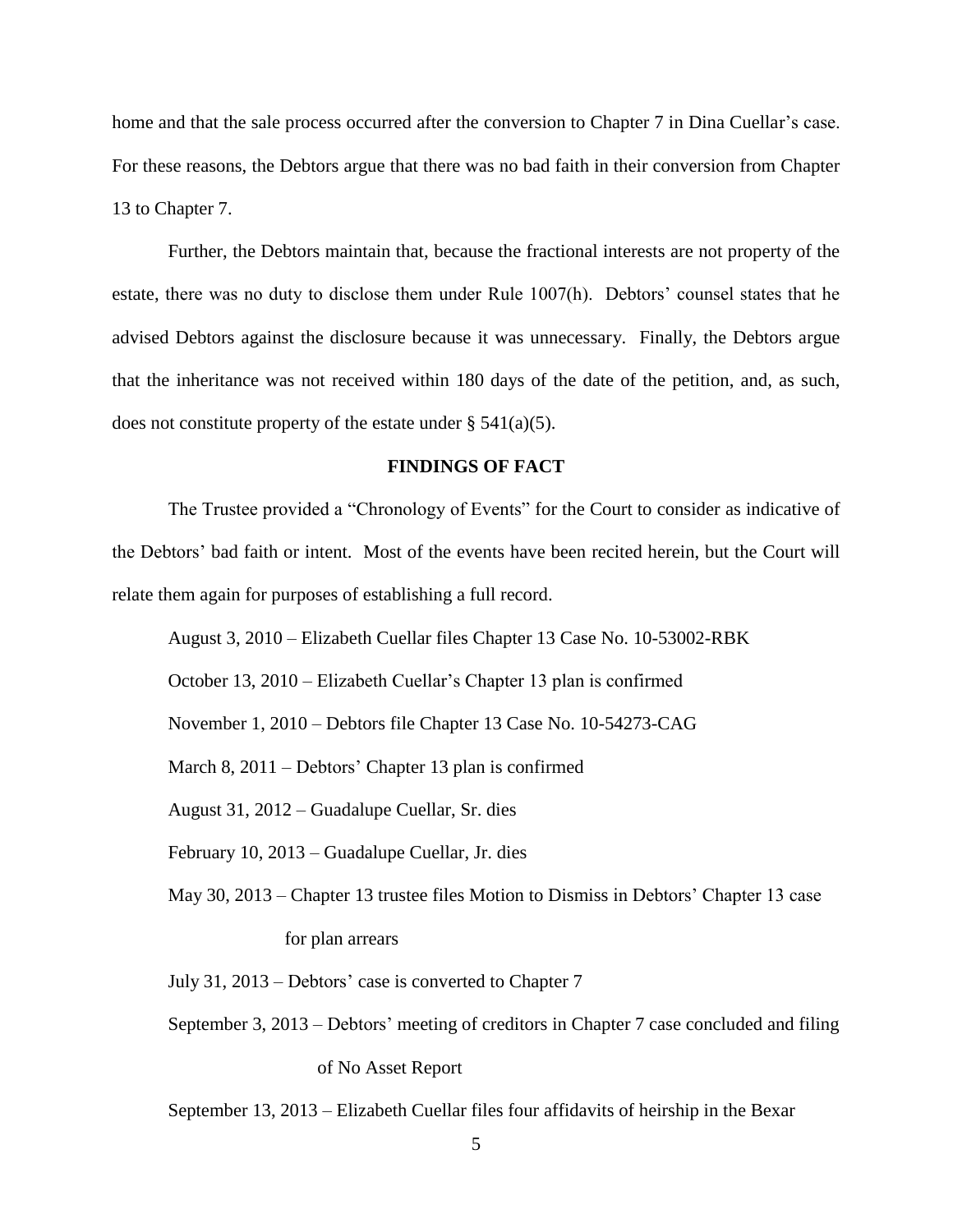#### County, Texas Clerk's Office

October 3, 2013 – Elizabeth Cuellar's case converted to Chapter 7

- October 31, 2013 Elizabeth Cuellar's meeting of creditors concluded in Chapter 7 case and filing of No Asset Report
- December 2, 2013 Contract for sale of 3227 West Laurel signed by Elizabeth Cuellar and Dina Cuellar

Dina Cuellar testified at the hearing on the Trustee's Motion. She stated that when her father died she was unaware that she would be eligible through intestate succession to inherit a fractional interest in her father's home. She indicated that she was ill during 2012, and, coupled with the death of her father and brother, she did not think about the potential of her inheriting a fractional interest in her father's home. Additionally, Dina Cuellar explained that she was so disinterested in her father's home she did not even prepare the home for sale until after she learned that her sister was going to market the home for sale.

The Chapter 13 Trustee filed her Motion to Dismiss and Notice for hearing on May 30, 2013, because the Debtors were delinquent \$1,297.00 in Chapter 13 plan payments, which was roughly three months of plan arrears (ECF No. 39). Dina Cuellar explained that the reasons for her Chapter 13 case being converted to Chapter 7 in July 2013 were that she had to care for her ill father, pay for his funeral expenses, and also care for her brother before he died. During this time, Jimmy Castillo also had surgery and was unable to work for period of time. As such, given the lack of income and the unanticipated funeral expenses, the Debtors had to convert their case to Chapter 7. Dina Cuellar did acknowledge, however, that she was a beneficiary with her sister of her father's insurance two policies and that the Cuellars used insurance proceeds to pay for her father's funeral expenses. Dina Cuellar also conceded that if her share of the sale proceeds from the home were distributed to unsecured creditors that it would result in an additional \$7,500.00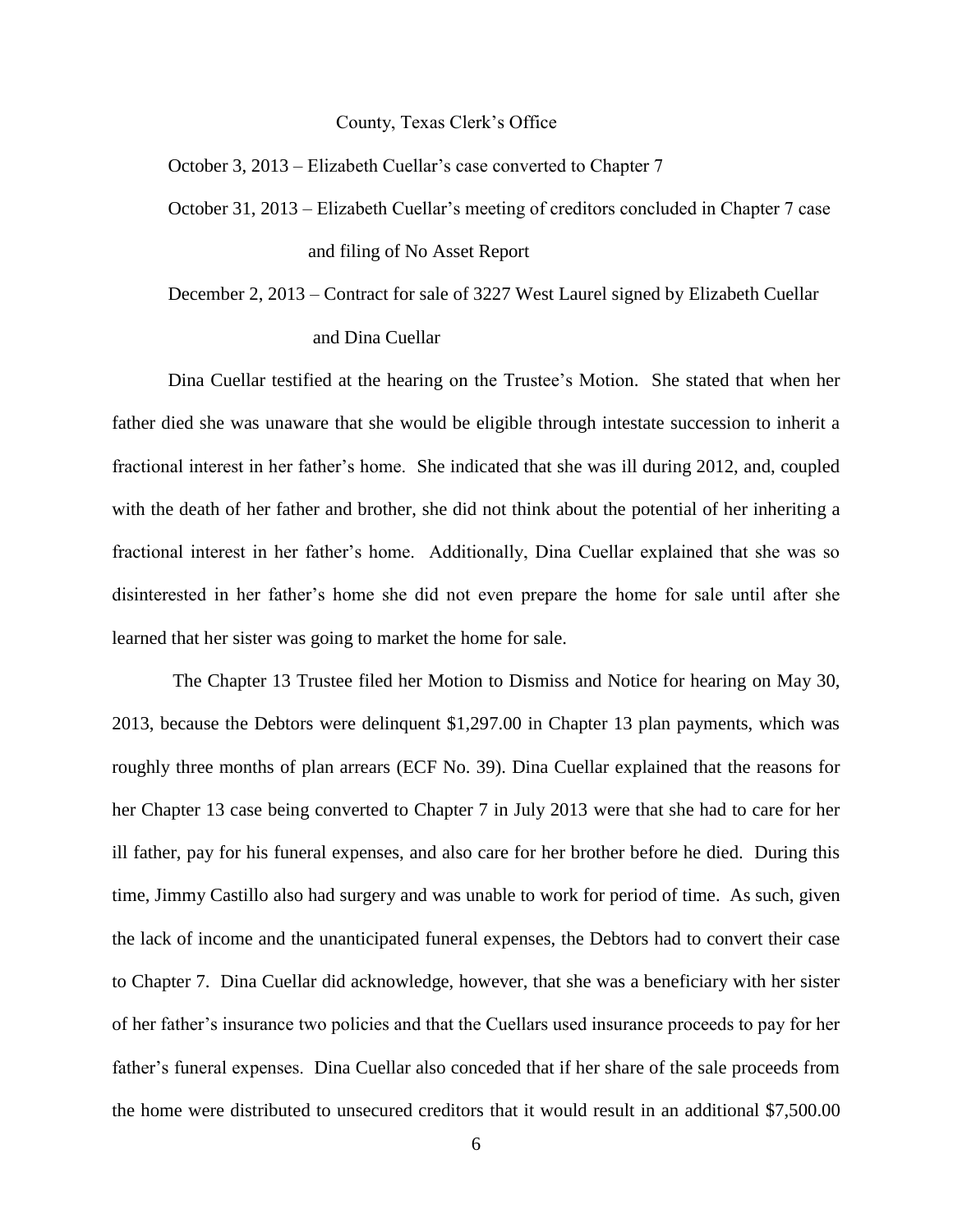being distributed to unsecured creditors.

## **CONCLUSIONS OF LAW**

Based upon the parties' arguments, the Court must first decide if the inheritances were

property of the Chapter 13 estate. The question is whether the definition of property of the estate

under  $\S$  541(a)(5) excludes interests that were inherited after the first 180 days of the Debtors'

Chapter 13 case. There is no dispute that Dina Cuellar inherited her fractional interests over 180

days after her Chapter 13 petition was filed.

*Under § 1306(a), do the fractional interests become property of the estate notwithstanding the language of § 541(a)(5)?* 

Section  $1306(a)(1)$  states that:

**(a)** Property of the estate includes, in addition to the property specified in [section](https://a.next.westlaw.com/Link/Document/FullText?findType=L&pubNum=1000546&cite=11USCAS541&originatingDoc=N37D41070A06711D8A63DAA9EBCE8FE5A&refType=LQ&originationContext=document&transitionType=DocumentItem&contextData=%28sc.Category%29)  [541](https://a.next.westlaw.com/Link/Document/FullText?findType=L&pubNum=1000546&cite=11USCAS541&originatingDoc=N37D41070A06711D8A63DAA9EBCE8FE5A&refType=LQ&originationContext=document&transitionType=DocumentItem&contextData=%28sc.Category%29) of this title--

**(1)** all property of the kind specified in such section that the debtor acquires after the commencement of the case but before the case is closed, dismissed, or converted to a case under chapter 7, 11, or 12 of this title, whichever occurs first.

In addition,  $\S$  541(a)(5) states:

. . .

**(a)** The commencement of a case under [section 301,](https://1.next.westlaw.com/Link/Document/FullText?findType=L&pubNum=1000546&cite=11USCAS301&originatingDoc=NA5E0DC2029A311E0B43684C0FBDD697B&refType=LQ&originationContext=document&transitionType=DocumentItem&contextData=%28sc.UserEnteredCitation%29) [302,](https://1.next.westlaw.com/Link/Document/FullText?findType=L&pubNum=1000546&cite=11USCAS302&originatingDoc=NA5E0DC2029A311E0B43684C0FBDD697B&refType=LQ&originationContext=document&transitionType=DocumentItem&contextData=%28sc.UserEnteredCitation%29) or [303](https://1.next.westlaw.com/Link/Document/FullText?findType=L&pubNum=1000546&cite=11USCAS303&originatingDoc=NA5E0DC2029A311E0B43684C0FBDD697B&refType=LQ&originationContext=document&transitionType=DocumentItem&contextData=%28sc.UserEnteredCitation%29) of this title creates an estate. Such estate is comprised of all the following property, wherever located and by whomever held:

**(5)** Any interest in property that would have been property of the estate if such interest had been an interest of the debtor on the date of the filing of the petition, and that the debtor acquires or becomes entitled to acquire within 180 days after such date--

**(A)** by bequest, devise, or inheritance;

**(B)** as a result of a property settlement agreement with the debtor's spouse, or of an interlocutory or final divorce decree; or

**(C)** as a beneficiary of a life insurance policy or of a death benefit plan.

The majority of the case law regarding inherited interests received after the first 180 days

after a Chapter 13 petition is filed has found that these interests are property of the Chapter 13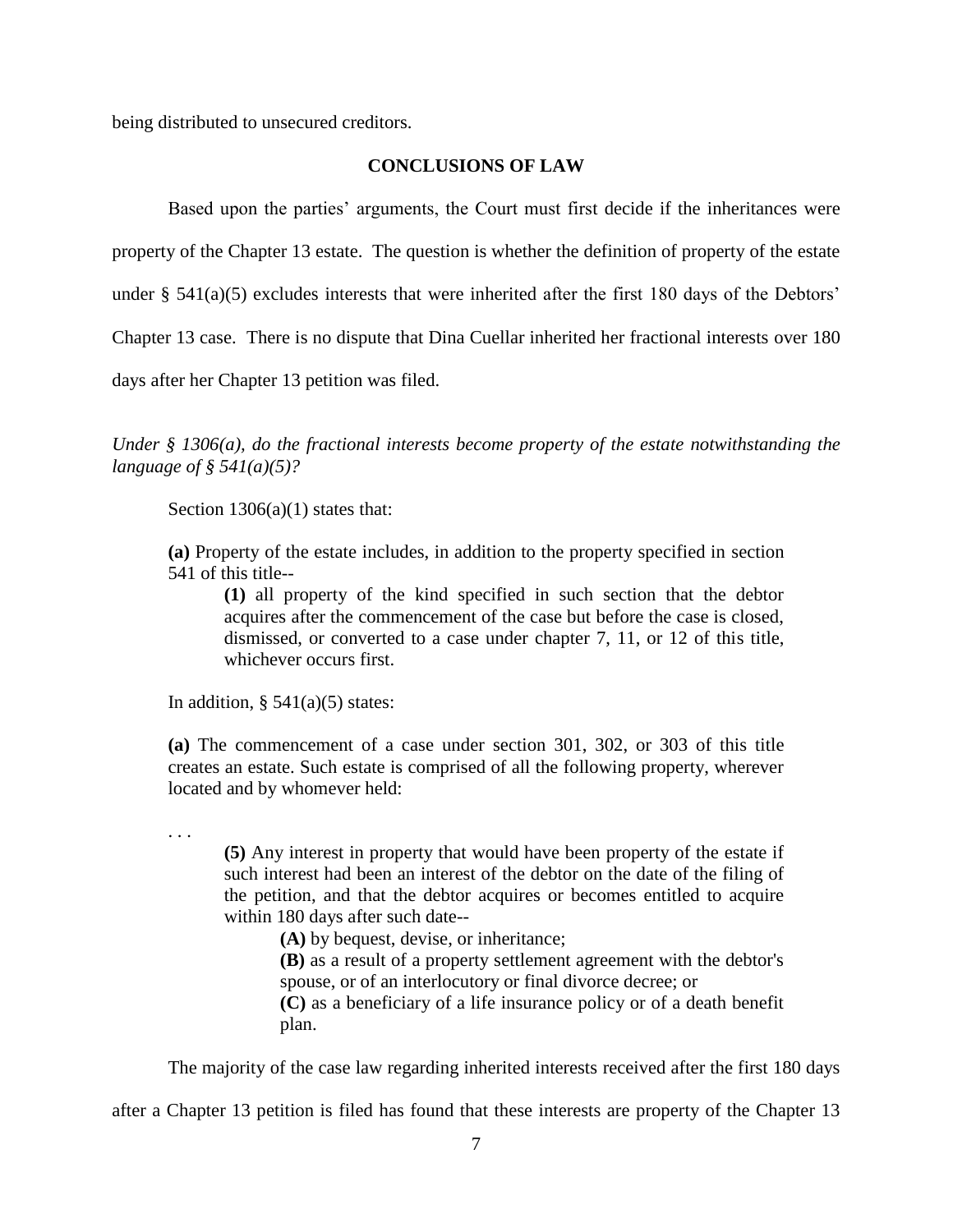estate. *See Carroll v. Logan*, 735 F.3d 147, 151 (4th Cir. 2013) (§ 1306 broadens the definition of property of the estate for Chapter 13 purposes). The Ninth Circuit BAP followed the reasoning of *Carroll* in *In re Dale*, 505 B.R. 8, 12 (9th Cir. B.A.P. 2014). In *Dale*, the court noted that the Fourth Circuit specifically rejected two statutory construction arguments seeking to limit the definition of estate property:

The Fourth Circuit explicitly considered and rejected in *Carroll v. Logan* two of the statutory construction arguments made by [the Appellants] in this appeal: 1) that courts "must give effect to every word of a statute," and 2) that "specific language in a statute governs general language." 735 F.3d at 152. While recognizing that "courts should give effect to every word of a statute whenever possible," *id*.*,* the Fourth Circuit concluded that application of that principle required that inheritances received by chapter 13 debtors more than 180 days after the petition date but before the chapter 13 case was closed, dismissed or converted be included as estate property.

[I]f Section 541's 180–day rule restricts what is included in a Chapter 13 estate, then Section 1306(a), which expands the temporal restriction for Chapter 13 purposes, loses all meaning. By contrast, neither statute is rendered superfluous, and both are given effect, if Section 1306(a)'s extended timing applies to Chapter 13 estates and supplements Section 541 with property acquired before the Chapter 13 case is closed, dismissed, or converted. *Id.*

The Fourth Circuit further concluded that the canon of construction that the specific controls the general did not help the chapter 13 debtor appellants before them. Specifically, they rejected the contention that  $\S$  541(a)(5) was a specific provision while  $\S$  1306(a) was general. Section 1306(a) is specific to Chapter 13 bankruptcies and defines estates solely for purposes of that reorganization chapter. Section 541, by contrast, is a general provision that provides generic contours for bankruptcy estates.

505 B.R. at 12; *see also In re Ormiston*, 501 B.R. 303, 308 (Bankr. E.D.N.C. 2013) (majority

view is that § 1306 includes property of the estate properly acquired after the initial 180 day

period of filing of Chapter 13 petition); *contra In re Key*, 465 B.R. 709, 712 (Bankr. S.D. Ga.

2012) (§ 1306 not intended to supersede specific statutory substantive provisions in § 541).

The majority of cases conclude that  $\S$  1306(a) was intended to increase, not limit, the

scope of the estate to property acquired even after the filing of a Chapter 13 petition. A reading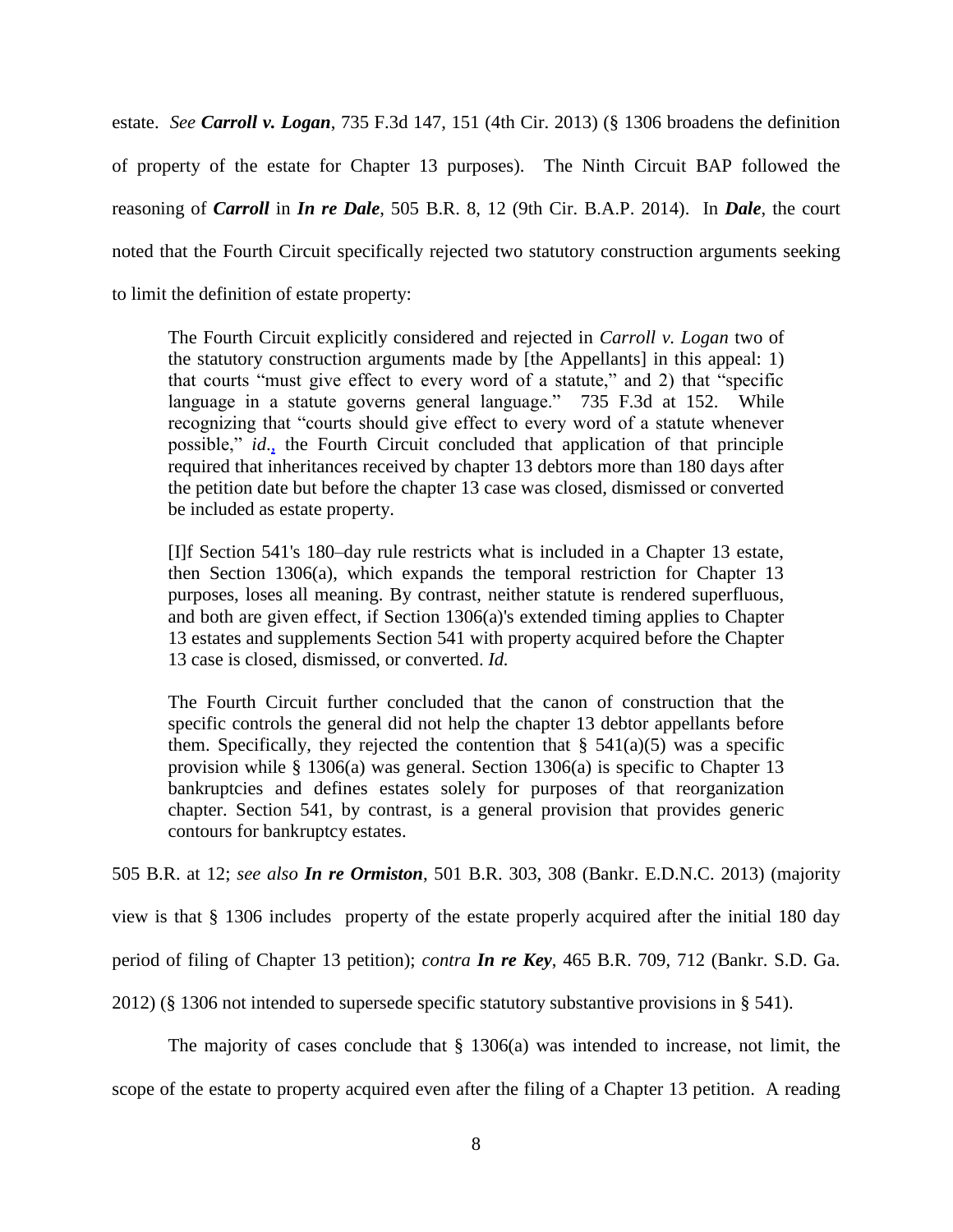of the statute supports the conclusion that  $\S$  1306(a) was intended to increase property of the estate beyond § 541. The Court finds that § 1306(a) is determinative of the issue that the fractional interests were property of the Chapter 13 estate before conversion to Chapter 7.

*Did the Debtors have a duty to disclose the inherited interests under Rule 1007(h)?*

Bankruptcy Rule 1007(h) states in relevant part that:

(h) Interests acquired or arising after petition

If, as provided by  $\S$  541(a)(5) of the Code, the debtor acquires or becomes entitled to acquire any interest in property, the debtor shall within 14 days after the information comes to the debtor's knowledge or within such further time the court may allow, file a supplemental schedule in the chapter 7 liquidation case, chapter 11 reorganization case, chapter 12 family farmer's debt adjustment case, or chapter 13 individual debt adjustment case. If any of the property required to be reported under this subdivision is claimed by the debtor as exempt, the debtor shall claim the exemptions in the supplemental schedule. The duty to file a supplemental schedule in accordance with this subdivision continues notwithstanding the closing of the case, except that the schedule need not be filed in a chapter 11, chapter 12, or chapter 13 case with respect to property acquired after entry of the order confirming a chapter 11 plan or discharging the debtor in a chapter 12 or chapter 13 case.

The Debtors note that Rule 1007(h) only references  $\S$  541(a)(5), and not  $\S$  1306(a). Rule 1007(h) was added to the Bankruptcy Rules in the 1987 amendments to the Rules by making a specific reference to  $\S$  541(a)(5). As such, the Debtors argue that Rule 1007(h) does not apply to inherited interests acquired 180 days after the Chapter 13 petition is filed, and, there is no duty to disclose the inheritances under Rule 1007(h). For example, the court held in *In re Batten*, 351 B.R. 256, 259 (Bankr. S.D. Ga. 2006), that the debtor is under no duty to disclose property acquired post-confirmation unless the property falls within a category under § 541(a)(5). In *In re Ferretti*, 230 B.R. 883, 886 (Bankr. S.D. Fla. 1999), the court found that the duty to amend schedules in a case converted to Chapter 7 is limited by Rule 1007(h), and, the debtor does not need to amend his or her schedules absent application of  $\S$  541(a)(5) because the schedules filed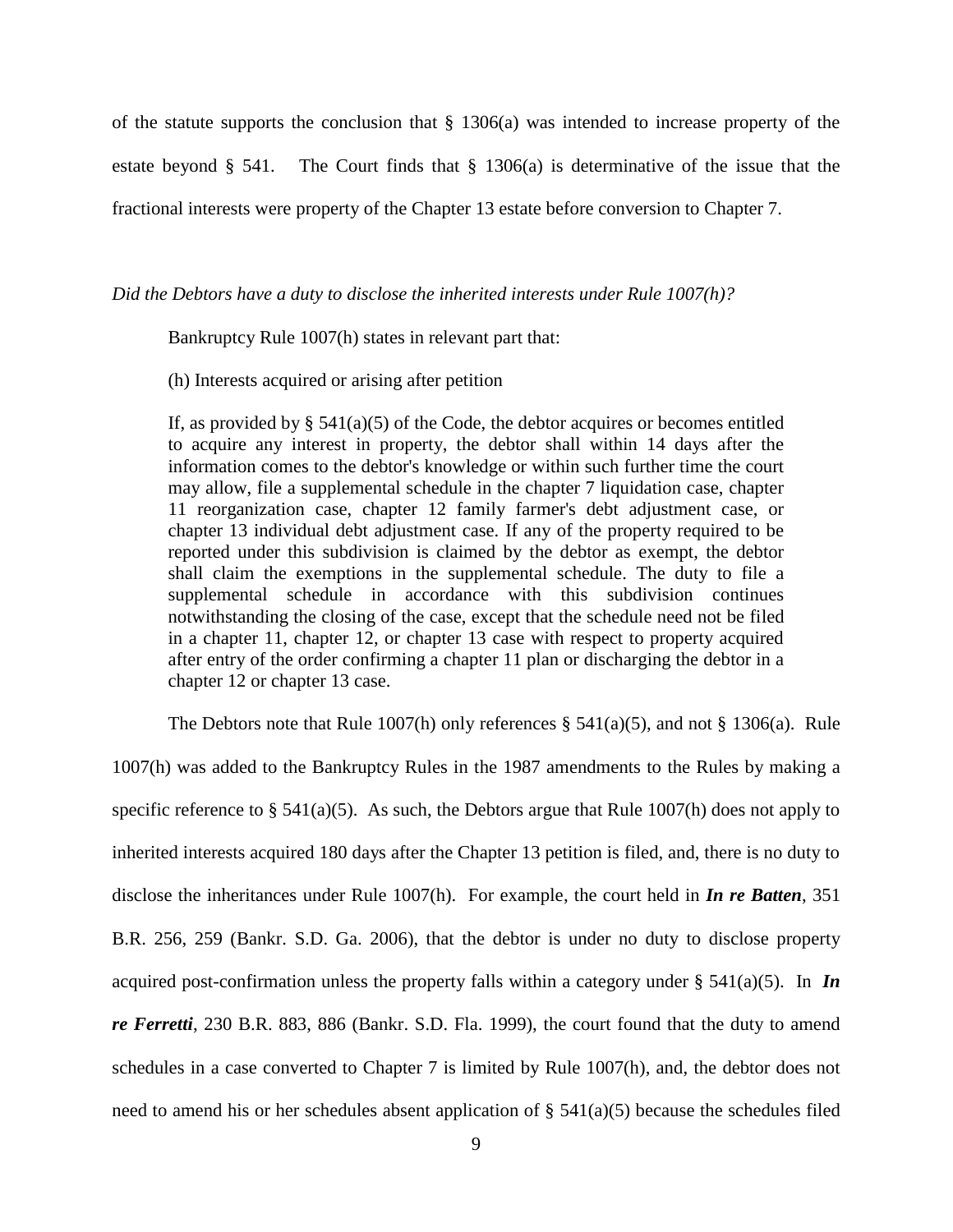in the Chapter 13 case are deemed filed in the converted case. *See also In re Doetsch*, 2007 WL 2702645, at \*4 (Bankr. N.D.N.Y. Sept. 12, 2007) (There is some doubt as to the debtor's requirement to disclose inherited interests obtained after 180 days of the Chapter 13 petition date because the Chapter 13 trustee handbook only references inquiries into inheritances acquired within 180 days of filing.).

Conversely, the court in *In re Euerle*, 70 B.R. 72, 73 (Bankr. D.N.H. 1987), concluded with little discussion that the debtor had a duty to disclose \$300,000.00 inherited after a Chapter 13 plan was confirmed. *Euerle* did not involve conversion to Chapter 7. As such, the Court finds that a credible argument can be made that Rule 1007(h) did not require disclosure on the inheritances because Rule 1007(h) is limited to property of the estate defined under  $\S 541(a)(5)$ .

# *Notwithstanding a lack of duty under Rule 1007(h), were the Debtors required to disclose the inherited property?*

The Debtors conclude that if Rule 1007(h) did not require disclosure of the inherited fractional interests in the home, then there can be no bad faith under  $\S$  348(a)(2). The Court disagrees with this reasoning. The law in this Circuit has consistently held that a debtor has a continuing obligation to disclose post-petition claims, causes of action, and assets. The Fifth Circuit held in *United States v. Beard*, 913 F.2d 193, 197 (5th Cir. 1990), that the defendant, who was prosecuted for bankruptcy fraud for failing to disclose assets in his bankruptcy schedules, had a "duty to disclose to the court the existence of assets whose immediate status in the bankruptcy is uncertain, even if that asset is ultimately determined to be outside the bankruptcy estate." (citation omitted).

Further, the Fifth Circuit previously held that a Chapter 13 debtor has a continuing duty to disclose even a post-petition cause of action because debtors have an express, affirmative duty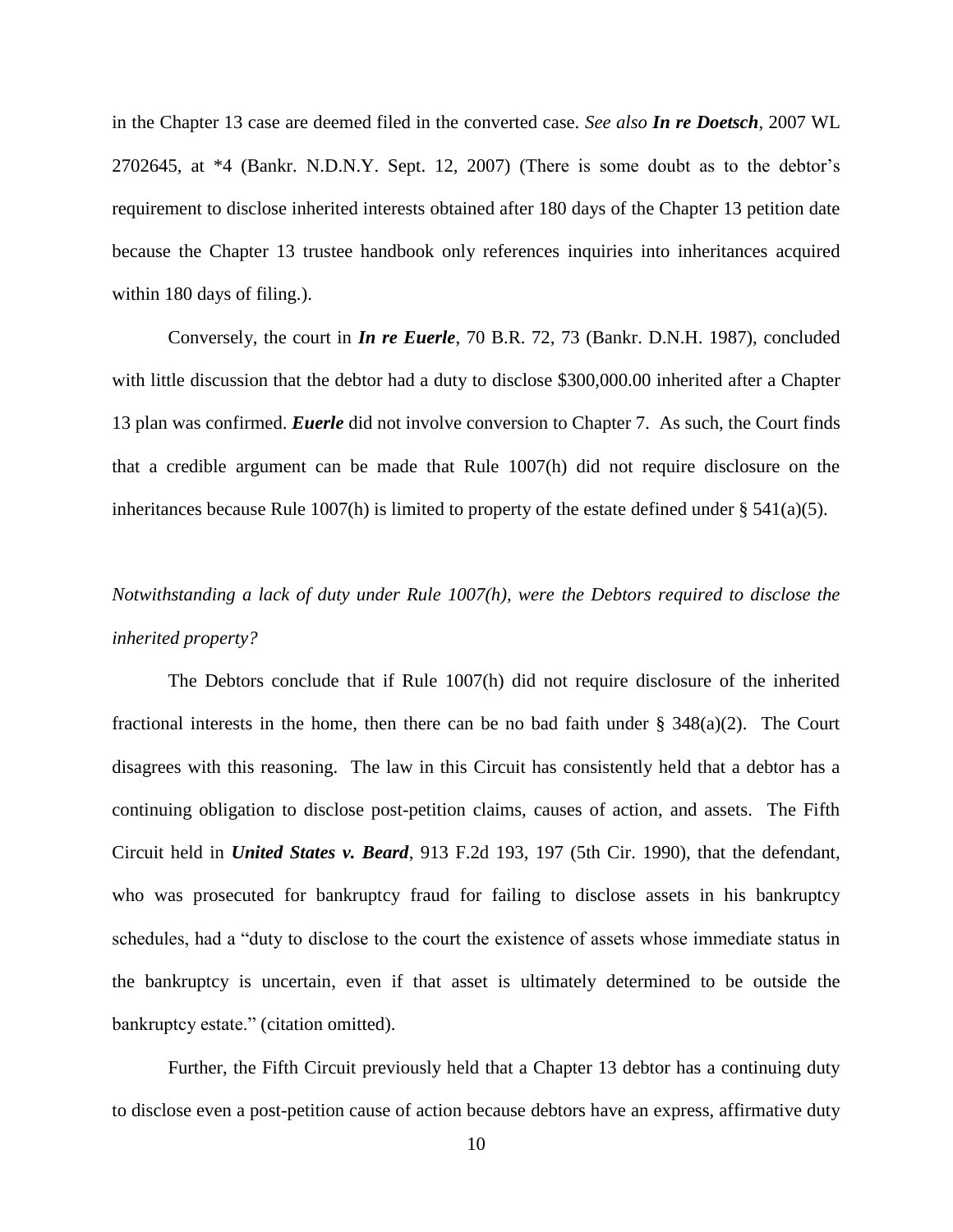to disclose all assets even if there is uncertainty about if those assets are property of the estate. *In re Flugence*, 738 F.3d 126, 129 n.1 (5th Cir. 2013), *withdrawing and superseding opinion on petition for reh'g en banc denied* (*per curiam*) (citing *Browning,* 179 F.3d at 207–08 ("It goes without saying that the Bankruptcy Code and Rules impose upon bankruptcy debtors an express, affirmative duty to disclose all assets, including contingent and unliquidated claims. The duty of disclosure in a bankruptcy proceeding is a continuing one, and a debtor is required to disclose all potential causes of action.")). The Fifth Circuit found the continuing duty to disclose is supported by its case law. *See [id.](https://a.next.westlaw.com/Link/Document/FullText?findType=Y&serNum=1999145365&originationContext=document&transitionType=DocumentItem&contextData=%28sc.Search%29)*; *Superior Crewboats, Inc. v. Primary P & I Underwriters (In re Superior Crewboats, Inc.),* 374 F.3d 330, 335 (5th Cir. 2004) ("The duty to disclose is continuous."); *Jethroe v. Omnova Solutions, Inc.,* 412 F.3d 598, 600 (5th Cir. 2005).

The Fifth Circuit in *Flugence* cited with approval the bankruptcy court's opinion in *In re Robinson*, 292 B.R. 599, 607 (Bankr. S.D. Ohio 2003), wherein the court held that "[D]ebtors have the absolute duty to report whatever interests they hold in property, even if they believe their assets are worthless or unavailable to the bankruptcy estate. This is because the bankruptcy court, not the debtor, decides what property is exempt from the bankruptcy estate." *Id*. at 130 n.4. *Flugence* also holds that even on the advice of counsel not to disclose an asset, claim, or cause of action that the non-disclosure on the advice of counsel does not exculpate the debtor if there was a motive to conceal. *Id*.

*Was the Debtors' conversion to Chapter 7 in bad faith?*

Section  $348(f)(1)(A)$  and  $(f)(2)$  state:

**(f)(1)** Except as provided in paragraph (2), when a case under chapter 13 of this title is converted to a case under another chapter under this title--

**(A)** property of the estate in the converted case shall consist of property of the estate, as of the date of filing of the petition, that remains in the possession of or is under the control of the debtor on the date of conversion; …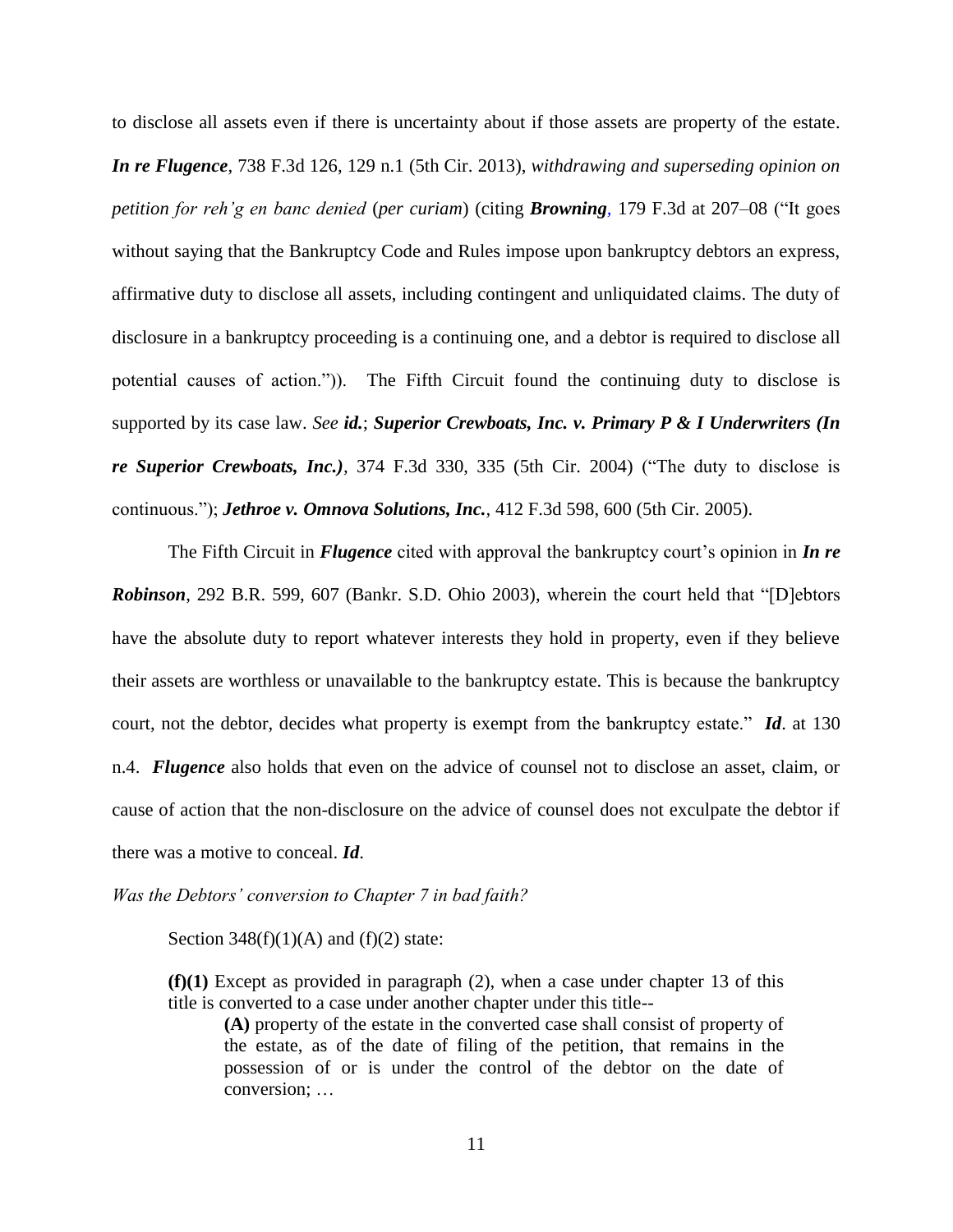**(2)** If the debtor converts a case under chapter 13 of this title to a case under another chapter under this title in bad faith, the property of the estate in the converted case shall consist of the property of the estate as of the date of conversion.

Notwithstanding the Court's findings and conclusions that the inherited fractional interests were property of the Chapter 13 estate and that there was an ongoing duty to disclose the fractional interest as mandated in the Fifth Circuit, this Court must still evaluate if the facts support a finding of bad faith for the Debtors' conversion to Chapter 7. The Court must determine if the Trustee has met his burden to show that the conversion itself was based on the Debtors' bad faith.

The Debtors made the following allegations in their Response (ECF No. 66) that the Debtors believe rebut any finding of bad faith:

(1) the Debtor acquired her interests in 3227 West Laurel by intestate succession and not by will;

(2) the Debtor was unaware of how the Texas Probate Code affects distribution of property by intestate succession;

(3) the Debtor only learned of her inherited interests in her father's home after her sister placed the home for sale;

(4) on the advice of counsel, the Debtor did not disclose her interest in 3227 West Laurel and her failure to do so should be categorized as "inadvertent"; and

(5) the basis for the Debtors' conversion to Chapter 7 was an inability to make plan payments, and not to conceal receiving fractional interests in 3227 West Laurel.

The Chapter 7 trustee argues that:

(1) the Debtors had a duty to disclose the fractional interests in 3227 West Laurel under the Code and applicable case law;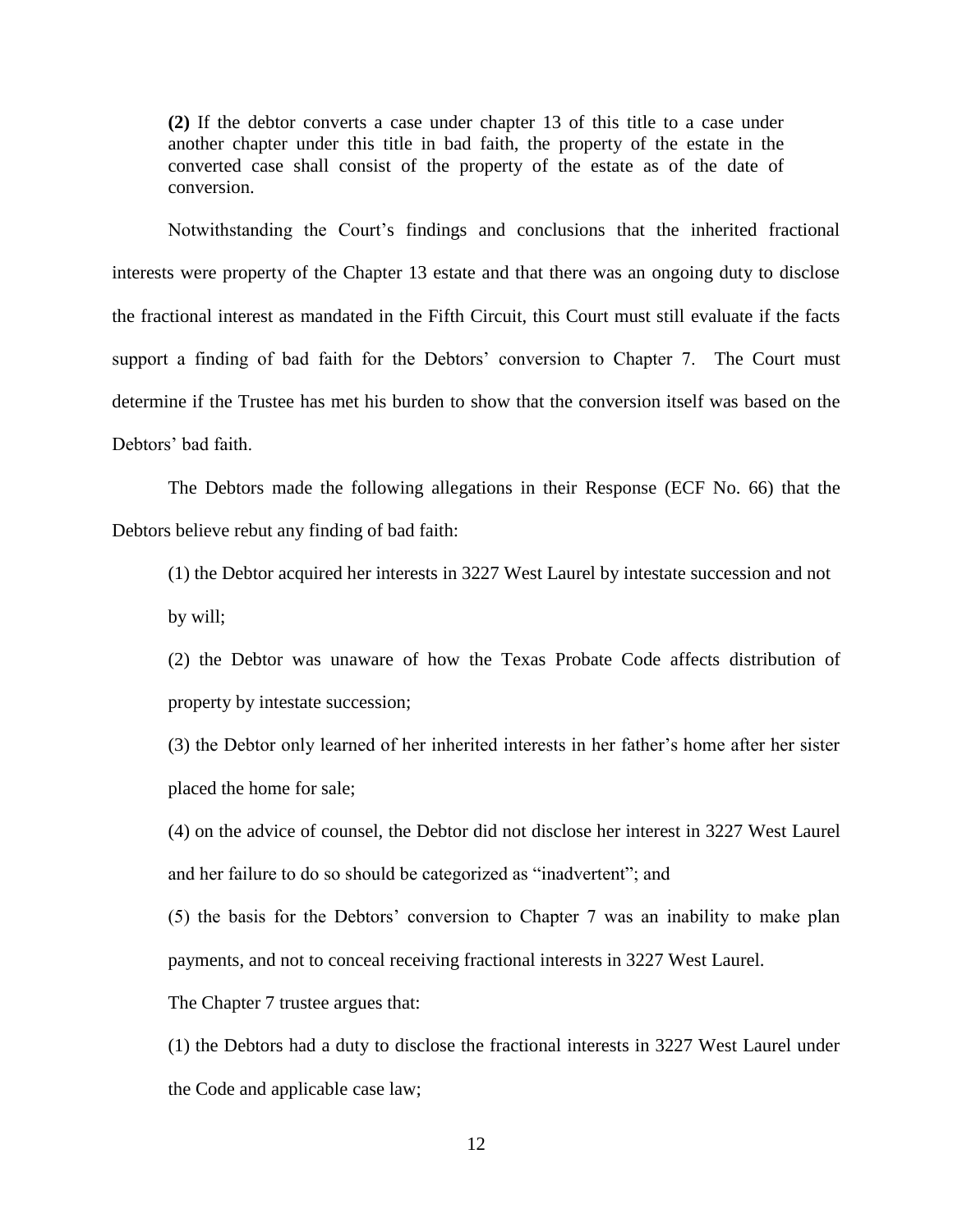(2) Elizabeth Cuellar, in her case, acted the same as Dina Cuellar, in her case, by not disclosing the inherited interests and life insurance policies, and also by signing four affidavits of heirship regarding title to 3227 West Laurel;

(3) the Debtors did not disclose the use of life insurance proceeds to pay for the funeral expenses of Dina Cuellar's father; and

(4) the inherited fractional interests in 3227 West Laurel were property of the Chapter 13 estate and should have been disclosed. Further, the Debtors and their counsel did not have the discretion to not disclose the assets due to their belief that the fractional interests were not property of the estate. That was a determination for the Court to make.

The parties argued that application of the Bankruptcy Court for the Eastern District of Texas's decision in *Moser v. Mullican* (*In re Mullican)*, 417 B.R. 389 (Bankr. E.D. Tex. 2008), *aff'd*, 417 B.R. 408 (E.D. Tex. 2009) is dispositive of the issue of bad faith. This Court agrees with the analysis that the *Mullican* bankruptcy court used and adopts it for purposes of reaching its decision in application of § 348(f)(2). Additionally, although *Mullican* was a case involving the denial of the debtors' discharge under § 727, the *Mullican* court did reach the merits of a bad faith conversion under § 348(f)(2). The *Mullican* fact pattern is similar to this case in that the debtors inherited an IRA with a balance of \$162,000, checking account monies, a home, two vehicles, and nominal life insurance proceeds while in a Chapter 13 case. *Mullican*, 417 B.R. at 395. The inherited home was placed for sale while the Chapter 13 case was pending and the debtors used money from the IRA to purchase personal items, take a vacation, and pay bills. *Id*. These actions all occurred during the Chapter 13 case. Also during the Chapter 13 case, Mr. Mullican lost his job, and, the debtors elected to convert their case to Chapter 7. The debtors did disclose the inherited IRA and claimed it as exempt but also misrepresented the amount of money they withdrew from the IRA and the amount of proceeds from the sale of the home. *Id*. at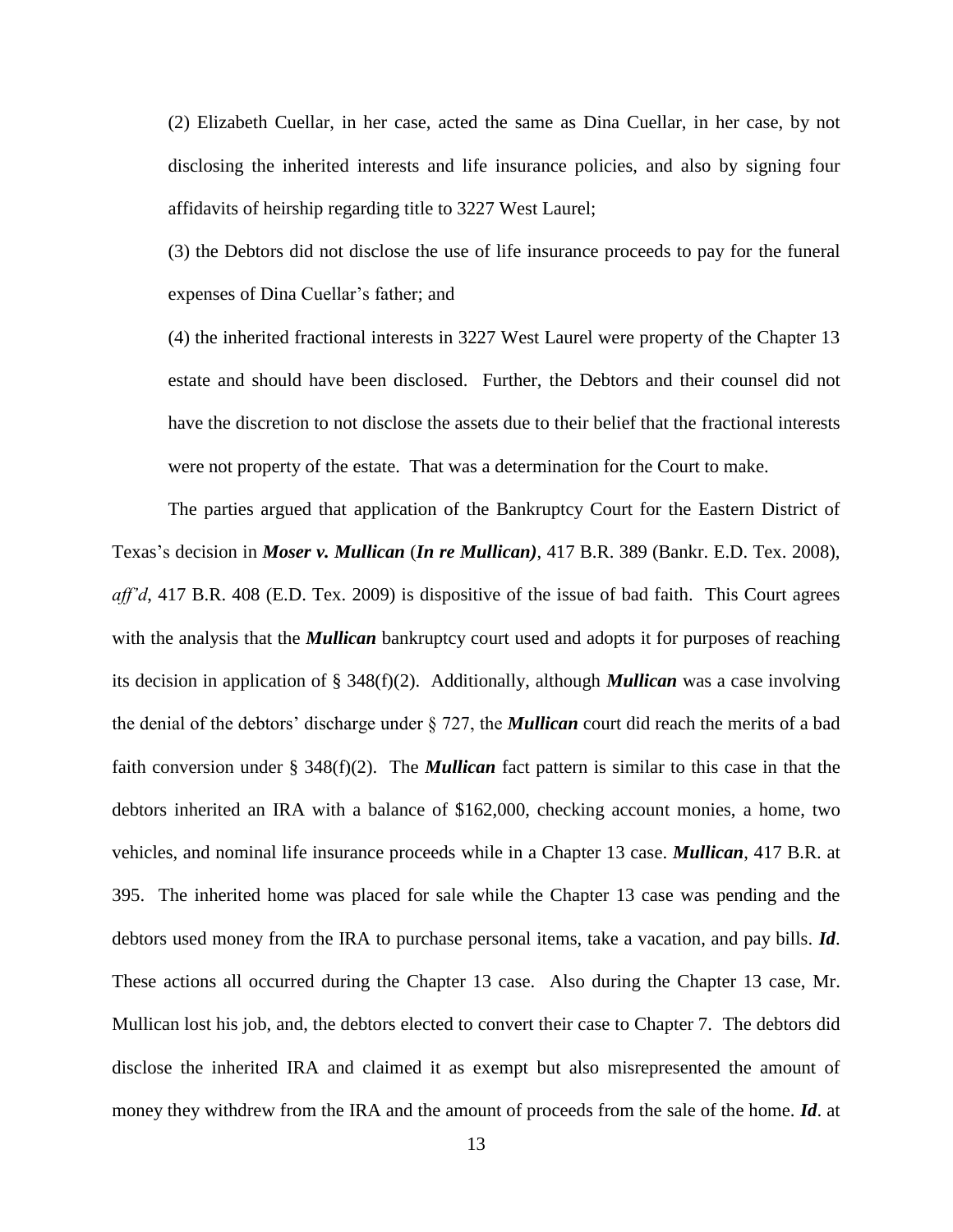396. Further, the debtors concealed from the Chapter 7 Trustee the monies that they spent from the inherited assets during their case. *Id*.

As this Court found herein, the *Mullican* court also concluded that the inheritance was property of the estate under § 1306(a). *Id*. at 399. As such, because the inheritance was not properly disclosed, the *Mullican* trustee alleged that it was bad faith for the debtors to convert their case to Chapter 7 after not disclosing the inheritance in the Chapter 13 case. In analyzing bad faith under § 348(f)(2), the *Mullican* court stated:

Bad faith is not defined in the Bankruptcy Code nor has the term as used in § 348(f)(2) been interpreted by any court in this jurisdiction. In *In re Siegfried,*  219 B.R. at 585, and *Warren v. Peterson,* 298 B.R. 322, 327 (N.D.Ill.2003), the courts defined bad faith by referring to the term ''good faith'' in 11 U.S.C. § 1325(a)(3). The Fifth Circuit long-ago adopted a ''totality of the circumstances'' test for deciding whether a Chapter 13 plan has been filed in good faith and satisfies § 1325(a)(3).

Id. at 401. (citations omitted).

Under the totality of the circumstances approach, the *Mullican* court found the following

circumstances should be considered in evaluating good faith:

In determining whether a Chapter 13 case has been converted in bad faith, the Court considers whether the conversion was motivated by an inability to make required payments to the Chapter 13 trustee. The Court also considers whether the debtors have been forthcoming regarding the existence of any post-petition change in circumstances that might affect their ability to make payments to their creditors and whether the conversion would create a windfall for the debtors (other than a decrease in liabilities) to which they would not have been entitled but for the existence of their pending Chapter 13 case.

*Id.* at 402.

Under this rubric, the *Mullican* court found the debtors to have converted their case in bad faith because the debtors were current on their Chapter 13 plan payments; the inheritance would have paid unsecured creditors in full; the debtors paid family member debts and not other unsecured creditors; the debtors had spent some of the inheritance; and the debtors had made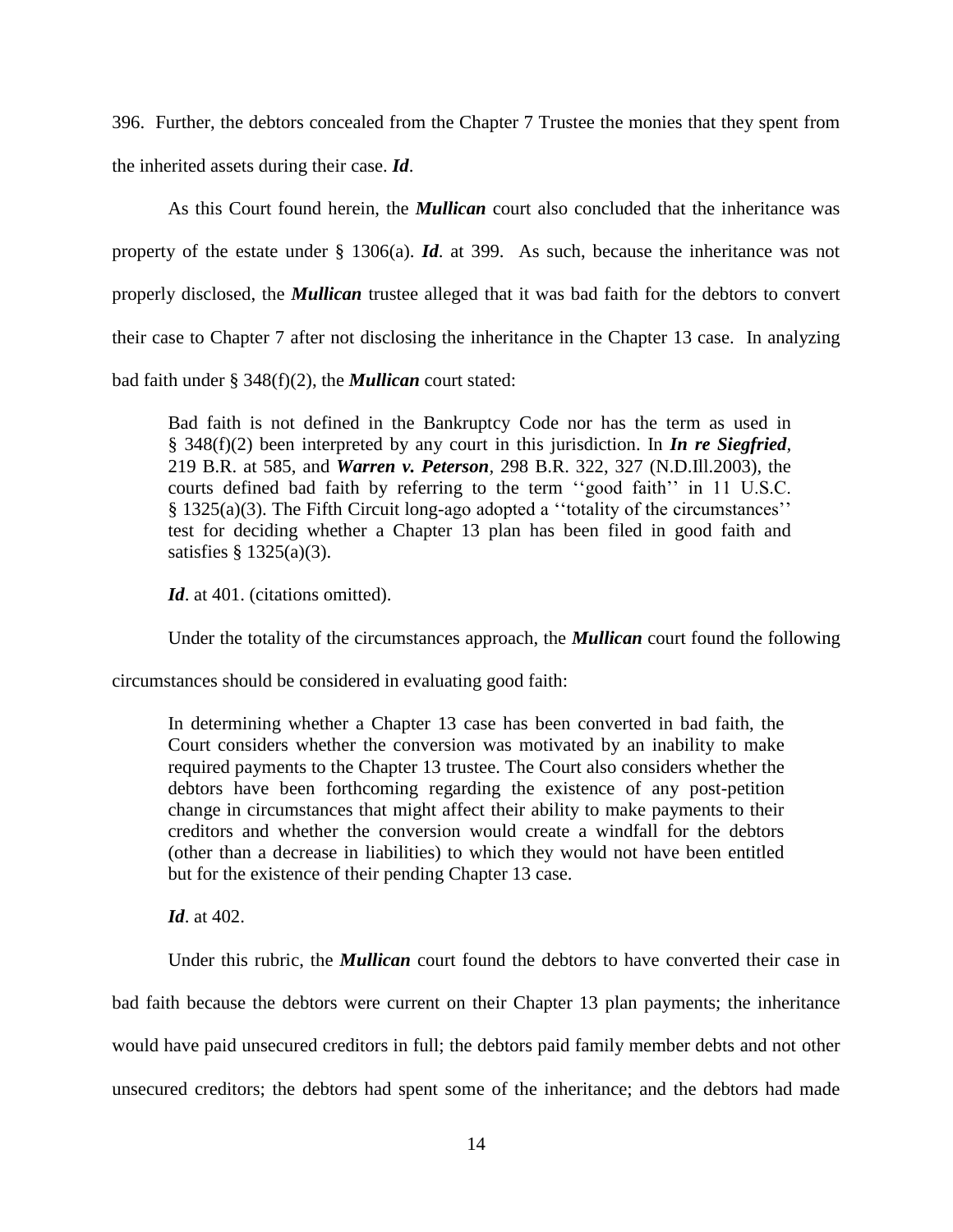false representations about the use of some the inheritance proceeds. *Mullican*, 417 B.R. at 402- 03.

The difficulty in applying the totality of circumstances test here is that there is insufficient, or no evidence, on some of the circumstances. The Court does not know the date 3227 West Laurel was placed on the market for sale; the extent of Dina Cuellar's knowledge about the fractional interests at the time of conversion of her case to Chapter 7; or at the time of Chapter 7 meeting of creditors whether Dina Cuellar was instructed not to disclose her inherited fractional interests. Dina Cuellar did acknowledge that she was the beneficiary of two life insurance policies along with her sister, but there was no testimony as to the amount of the life insurance proceeds, or if any money was left over after paying funeral costs.

The Court does know that conversion to Chapter 7 was preceded by job loss and illness in the Debtors' Chapter 13 case, which appears to be the factors that caused the case to be converted. In fact, the Trustee's Motion to Dismiss the Debtors' case was based on plan arrears and the Court allowed the Debtors time to convert their case to Chapter 7 rather than dismissing it. The Debtors did tell their counsel about the inheritances, and, on counsel's advice did not disclose it. The Debtors' Amended Summary of Schedules (ECF No. 48), filed on October 21, 2013, indicate secured debt of \$66,727.55, unsecured priority debt of \$3,200.00, and unsecured debt of \$37,765.88. The contract for sale of the home at 3227 West Laurel indicates that Dina and Elizabeth Cuellar would receive \$15,000.00 at closing (and \$3,000.00 to be paid in two installments before August 1, 2014) with the balance of the sale price - \$41,000.00 to be paid over time. (Trustee's Exhibit 10). The Chapter 13 Standing Trustee's Final Report and Account (ECF No. 48), indicates total disbursements of \$10,695.00 with no distributions to the general unsecured claimants holding claims of \$20,184.57. Dina Cuellar's share of the initial down